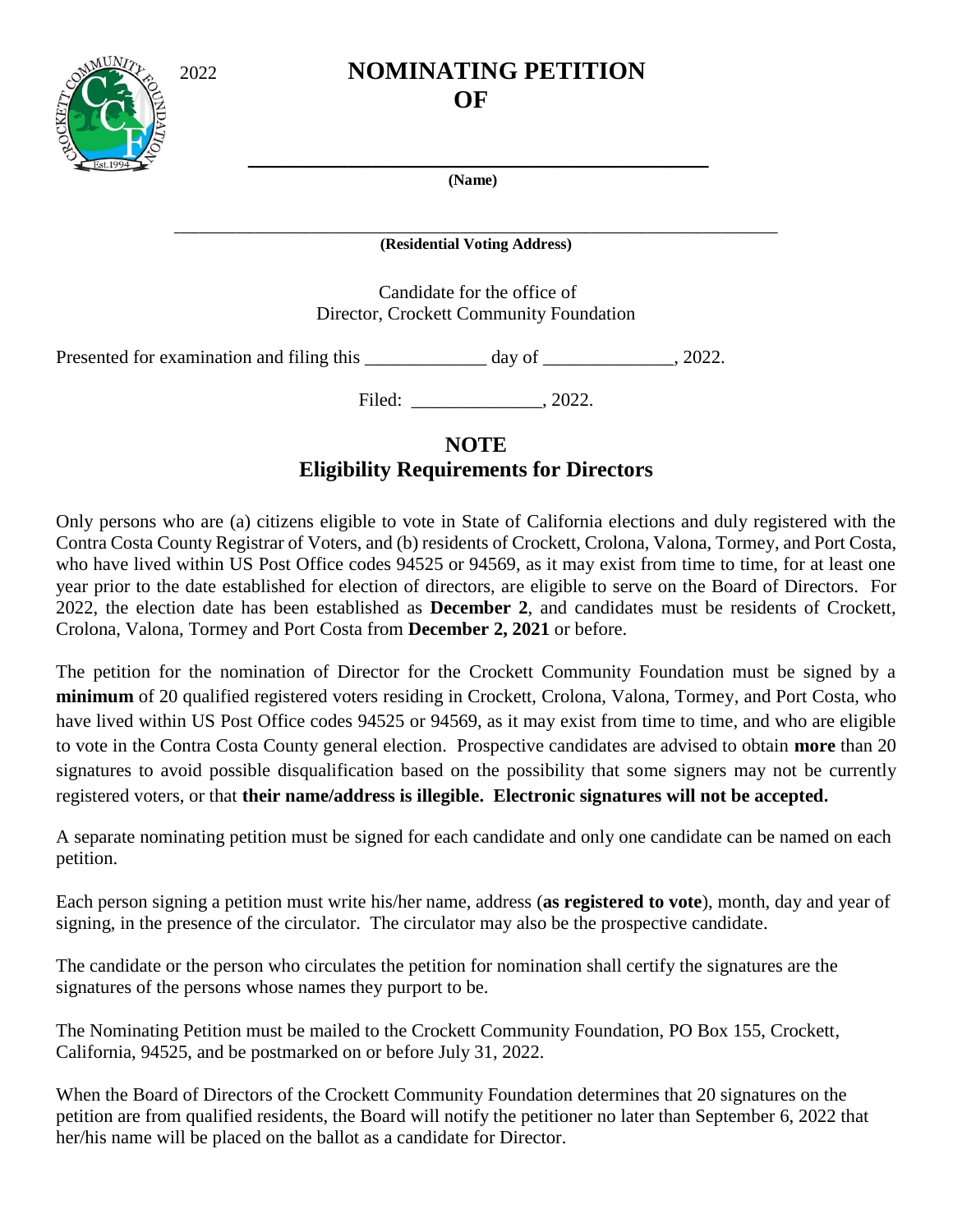## **CROCKETT COMMUNITY FOUNDATION NOMINATING PETITION**

I (or we) the undersigned certify that I join in a petition for the nomination of

\_\_\_\_\_\_\_\_\_\_\_\_\_\_\_\_\_\_\_\_\_\_\_\_\_\_\_\_\_\_\_\_\_\_\_\_\_\_\_\_\_\_\_\_\_\_\_\_\_\_

to be voted for at an election held on December 2, 2022. I am a registered voter (on or before May 1, 2022), **residing in Crockett, Crolona, Valona, Tormey, or Port Costa, and live within US Post Office codes 94525 or 94569. Electronic signatures will not be accepted.**

| <b>NAME</b>       | <b>SIGNATURE</b> | <b>RESIDENCE ADDRESS</b> | <b>DATE</b> |
|-------------------|------------------|--------------------------|-------------|
| (Please print)    |                  | (as registered)          |             |
| $\overline{1}$ .  |                  |                          |             |
| 2.                |                  |                          |             |
| $\overline{3}$ .  |                  |                          |             |
| 4.                |                  |                          |             |
| 5.                |                  |                          |             |
| 6.                |                  |                          |             |
| 7.                |                  |                          |             |
| 8.                |                  |                          |             |
| 9.                |                  |                          |             |
| 10.               |                  |                          |             |
| $\overline{11}$ . |                  |                          |             |
| 12.               |                  |                          |             |
| 13.               |                  |                          |             |
| 14.               |                  |                          |             |
| 15.               |                  |                          |             |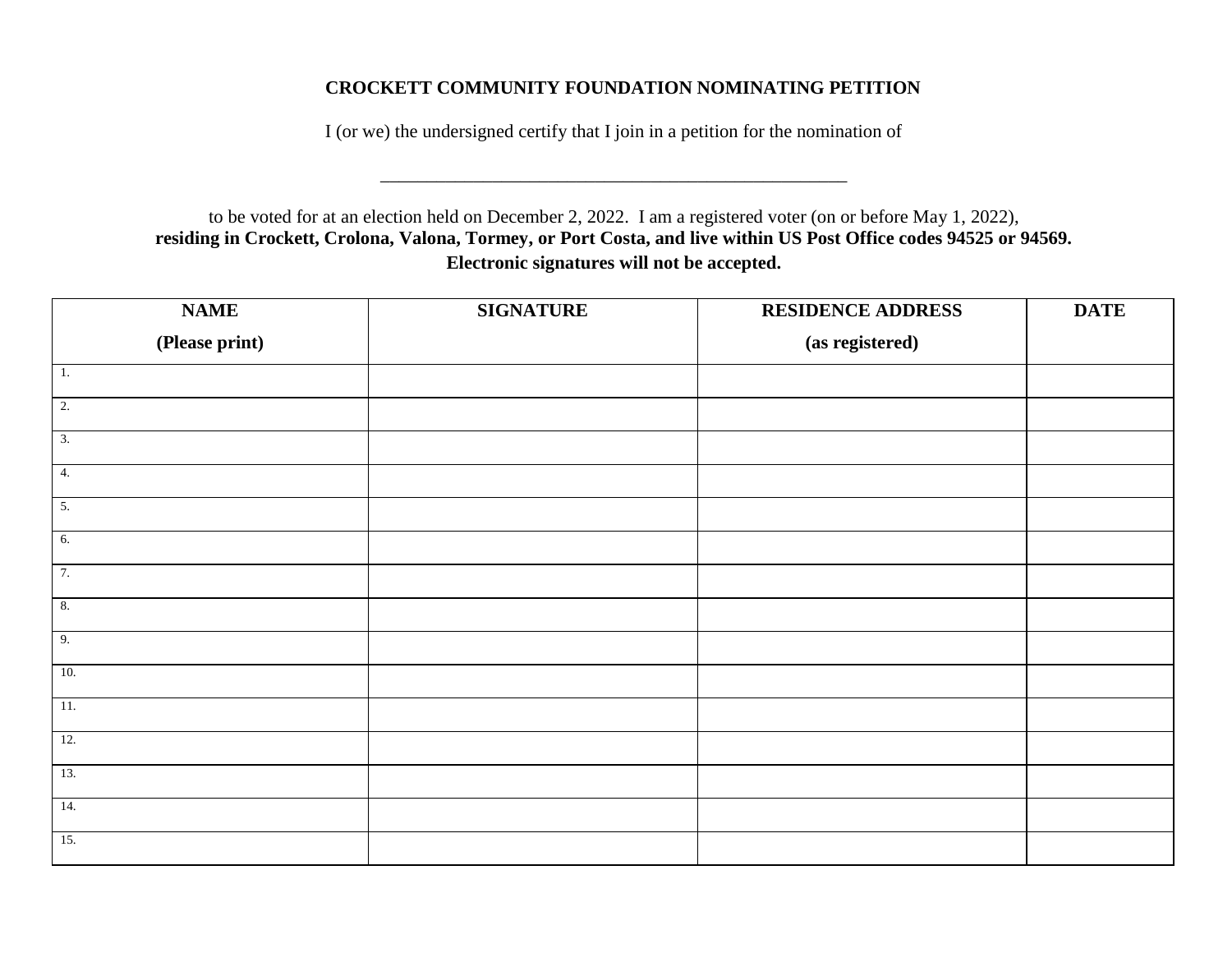| Candidate's Name  |                  |                          |             |  |
|-------------------|------------------|--------------------------|-------------|--|
| <b>NAME</b>       | <b>SIGNATURE</b> | <b>RESIDENCE ADDRESS</b> | <b>DATE</b> |  |
| (Please print)    |                  | (as registered)          |             |  |
| 16.               |                  |                          |             |  |
| 17.               |                  |                          |             |  |
| 18                |                  |                          |             |  |
| 19.               |                  |                          |             |  |
| 20.               |                  |                          |             |  |
| $\overline{21}$ . |                  |                          |             |  |
| 22.               |                  |                          |             |  |
| 23.               |                  |                          |             |  |
| 24.               |                  |                          |             |  |
| 25.               |                  |                          |             |  |
| 26.               |                  |                          |             |  |
| 27.               |                  |                          |             |  |
| 28.               |                  |                          |             |  |
| 29.               |                  |                          |             |  |
| 30.               |                  |                          |             |  |

\_\_\_\_\_\_\_\_\_\_\_\_\_\_\_\_\_\_\_\_\_\_\_\_\_\_\_\_\_\_\_\_\_\_\_\_\_\_\_\_\_\_\_\_\_\_\_\_\_\_

I, \_\_\_\_\_\_\_\_\_\_\_\_\_\_\_\_\_\_\_\_\_\_\_\_\_\_\_\_\_\_\_\_\_\_\_\_\_\_\_\_\_\_, am one of the persons who signed the foregoing petition;

I certify that the signatures are of the persons whose names they purport to be; my residential voting address is

\_\_\_\_\_\_\_\_\_\_\_\_\_\_\_\_\_\_\_\_\_\_\_\_\_\_\_\_\_\_\_\_\_\_\_\_\_\_\_\_\_\_\_\_\_\_\_\_\_. Date: \_\_\_\_\_\_\_\_\_\_\_\_\_\_\_\_\_